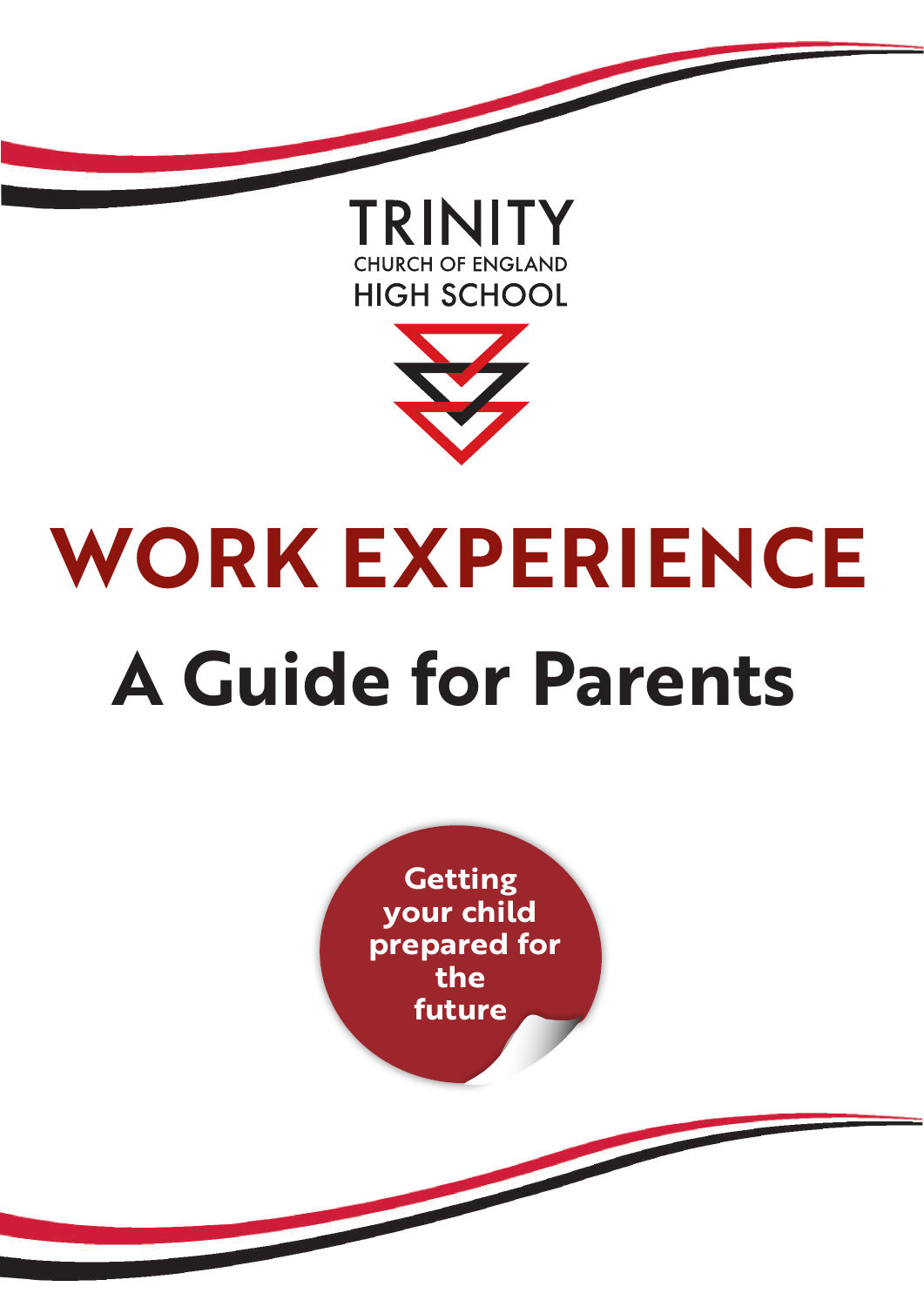### **What is involved**

- • Work Experience week runs from **Monday 6th July to Friday 10th July 2020.**
- • Students spend their placement in a workplace experiencing the world of work. During the week, they will work with adults, complete a diary and evaluate the experience at the end of the placement.
- • Employers will write a report at the end of the week.
- • Students will be visited by teachers whilst on their placement.

### **Self Placements**

• The most successful work experience placements occur when the student and family organise their own – this is called a 'Self-Placement'**.**

#### **Benefits of self-placements include:**

- $\cdot$  Students attend a company of their choice, in the work area of their choice.
- $\cdot$  In negotiation with the company students carry out tasks and gain the experience that they want.
- • Students gain invaluable experience of CV and letter writing.
- Students will gain an insight into how to research jobs which will help them in the future.
- $\cdot$  Placements can be in a range of jobs as long as it is safe. Please note that students will not be permitted to operate machinery.
- $\cdot$  Once a suitable position has been found, the employer must fill in the 'Self-Placement' form available from school, or downloadable from the Y10 page of the Trinity website.
- **The time to start looking for a Self-Placement is NOW**, as places rapidly become booked up because of the competition for places. Certain types of employment are very popular, e.g. sports centres – you must approach these employers as soon as possible to have a chance of securing a place.

#### **How to find your own Work Experience Placement:**

- Discuss with your child what they would like to do when out on work experience - remember work experience does not necessarily have to be a career choice it is about gaining experience in an adult workplace.
- $\cdot$  Contact employers directly in person, by phone, by letter or by email make use of search engines online or business directories to find out a company's contact details.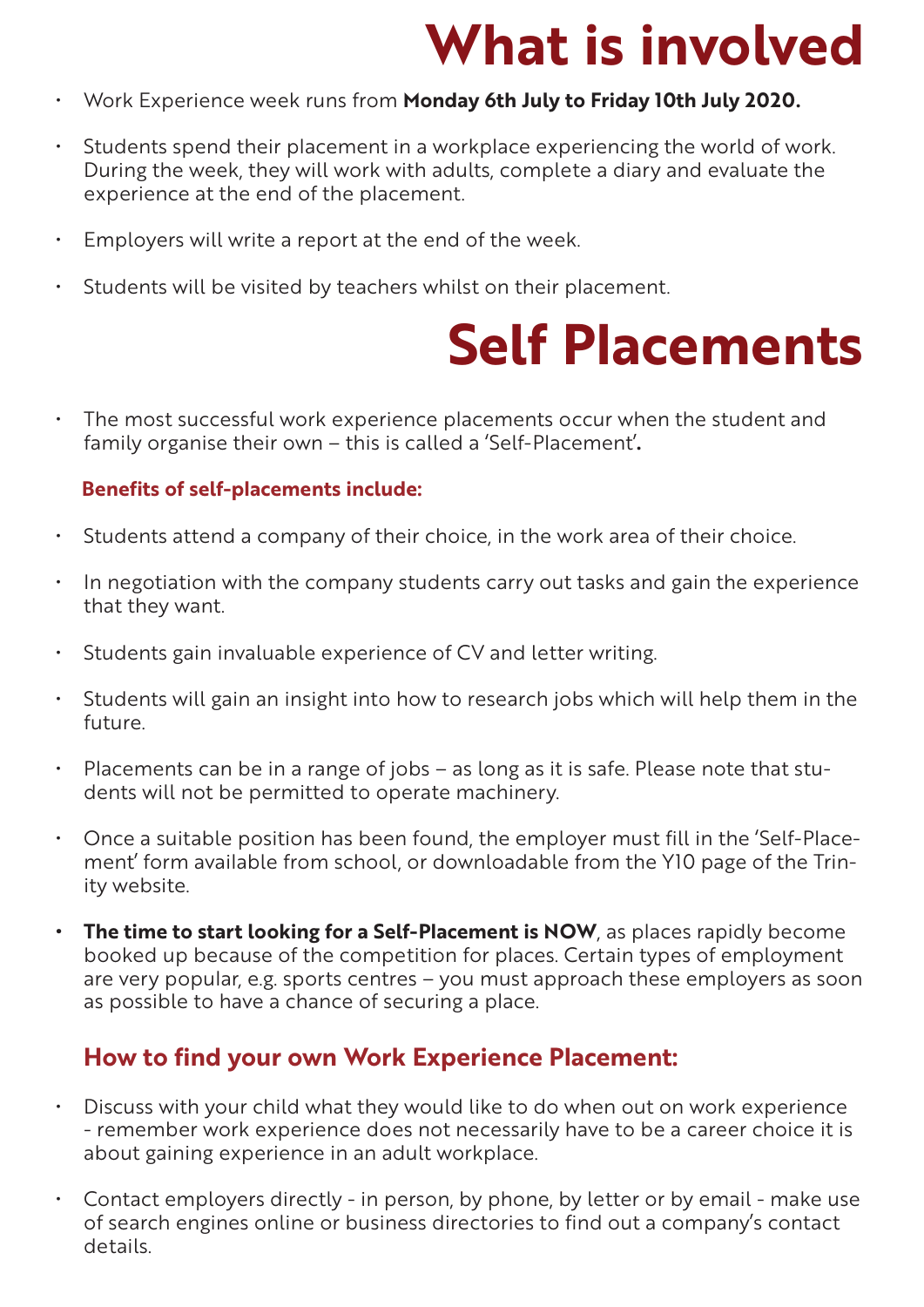- • It is important to approach several companies (perhaps ten) to ensure students have a number of options open to them. Particularly as students may find companies take weeks to only reply with a "no", alternatively businesses may not reply at all. Your child should not get disheartened by this, it is nothing personal.
- We need parents and students to agree to placements and we need to know of any medical conditions. A letter will be sent home requesting this information.
- $\cdot$  Only students residing in and attending a Manchester school will be able to take up a placement with Manchester City Council.
- The school will have a limited number of placements awarded to it. However these are a last resort for students who have been let down by an employer and are generally a poorer alternative to Self-Placements.

For more details / help in arranging self placements, students can visit the careers centre within school. All Self Placement forms must be returned to Trinity by Monday 2nd March 2020.

### **Health & Safety**

- All placements must be health and safety checked.
- • If a student attends a placement that has not been health and safety checked then it will be an 'unauthorised self placement' and the student will be marked as an unauthorised absence.
- Please try to find placements in the areas of Manchester, Trafford, Stockport or Rochdale. Placements outside of these areas might not be able to be health and safety assessed.
- • If the placement is 'out of area', forms must be returned by **Monday 13th January 2020,** so that Trinity can try and do the necessary checks.

## **Safeguarding**

- Students must work in placements where there is more than one adult for safeguarding reasons.
- We discourage students working with immediate family or very close friends, this is in line with Local Authority policy.
- Any student working in a 'care' placement, eg a school, nursery, etc, will need to be checked by the Youth Offending Team.

If you have any queries or problems about Work Experience please contact Mr Cann at school via email on cann\_s@trinityhigh.com or telephone 0161 212 1924